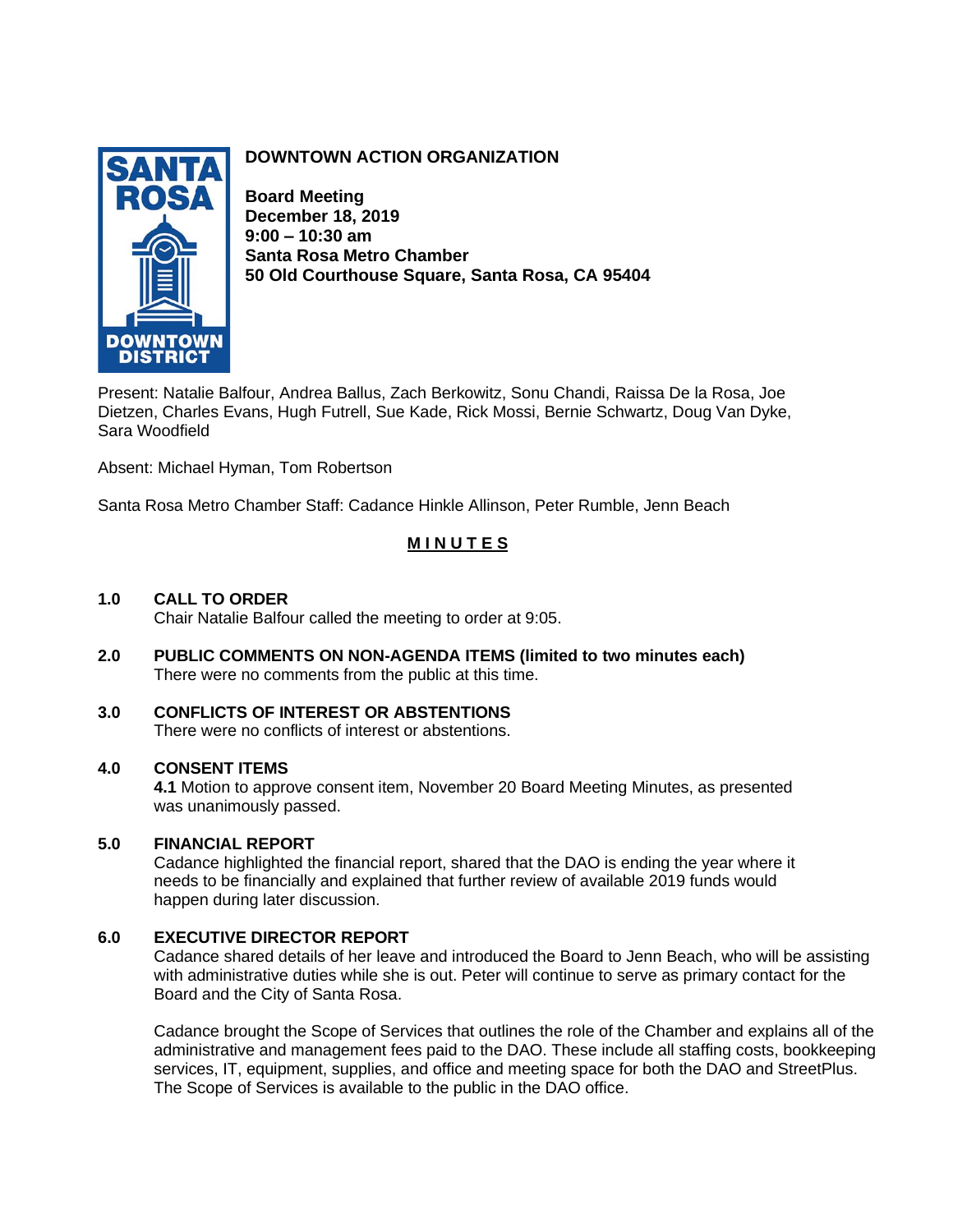Cadance acknowledged that the DAO unfortunately did not take on holiday décor this year, but that they would plan to next year and requested assistance from Board members and business owners to provide their input at a meeting early next year. Raissa shared a brief history of the City's holiday decorations, reiterated that this was not a baseline service and shared that all business owners were welcome to decorate trees in front of their business. She shared that having a prioritized list of décor needs with a budget will be helpful if funds do become available.

Peter reiterated that this type of project takes significant funds and that the DAO decided as an organization to focus on street level services during its first year. Sonu acknowledged that the scope of the work of the DAO was why this was missed and shared that lighting needs to be a priority because it will play a critical role in changing the current perception of Downtown.

## **7.0 DISCUSSION: DOWNTOWN BEAUTIFICATION OPPORTUNITIES**

Cadance shared details about the lighting and planting projects that could be taken on in 2020. A discussion ensued about the possibility of utilizing \$20,000 leftover from 2019 and allocating some of the \$50,000 from 2020 to cover the cost. The link between security and lighting was reiterated and highlighted how important the lighting project would be to accomplish multiple goals to Downtown businesses.

It was suggested that the DAO have a separate meeting to discuss priorities and come up with a clear list of what will be accomplished in 2020 and future years as funding allows. Hugh reminded everyone that the management plan was adopted with broad priorities and the heaviest emphasis needs to remain on street level services. The Board should put together a more thorough beautification plan and begin discussing how additional resources can be found. It was agreed that it would be helpful to have a clear plan that could be communicated to property owners, business owners and the public.

Doug reiterated that the DAO has a finite focus and that the funding needs to stay within the bounds of the management plan.

### **8.0 ACTION: VOTE ON TREE SURROUNDS IN COURTHOUSE SQUARE**

Cadance reminded everyone about the options for bench surrounds. Doug motioned to approve the benches as recommended.

Hugh asked for a reminder about how the City was maintaining existing benches and Raissa shared that as they broke, they would be replaced. There was discussion around the condition of the existing benches and concern that if the benches were not properly maintained, there would be future issues. The benches selected should limit sleeping and skateboard use and are powder coated. The benches, once installed, will be maintained by the City because they were part of the original Courthouse Square master plan. Anything beyond the master plan would be the responsibility of the DAO to maintain. There is potential for the DAO to take over maintenance responsibilities of the Square moving forward.

Discussion continued about the need to create an attractive public space for the community to enjoy.

The motion was unanimously approved.

## **9.0 ACTION: VOTE ON 2020 BUDGET**